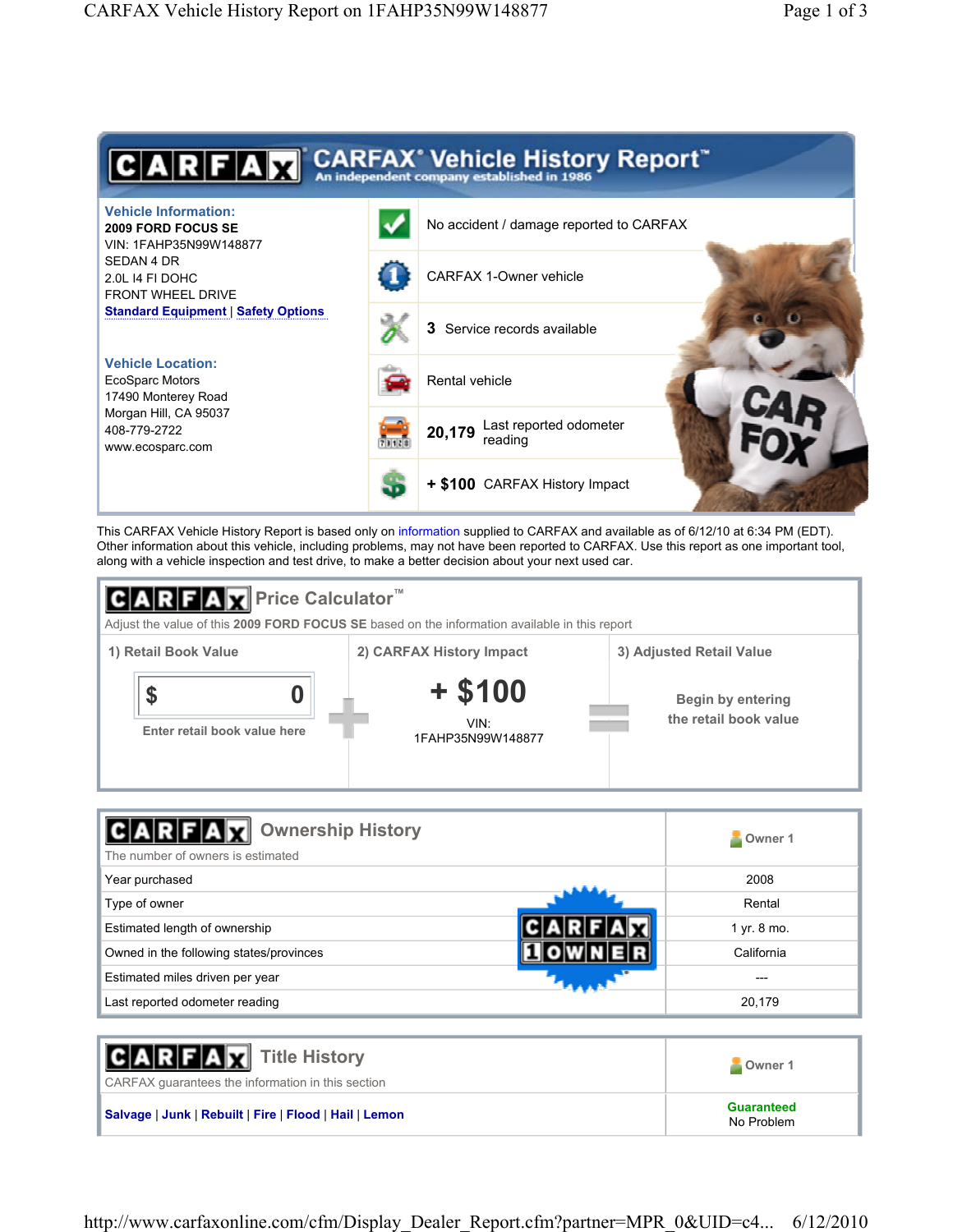A current list of recalls is available at Ford Motor Company.

Reported

| <b>Not Actual Mileage   Exceeds Mechanical Limits</b>                                                                                                                                                                                                                                   | <b>Guaranteed</b><br>No Problem |
|-----------------------------------------------------------------------------------------------------------------------------------------------------------------------------------------------------------------------------------------------------------------------------------------|---------------------------------|
| <b>GUARANTEED</b> - None of these major title problems were reported by a state Department of Motor Vehicles<br>(DMV). If you find that any of these title problems were reported by a DMV and not included in this report,<br>CARFAX will buy this vehicle back. Register   View Terms |                                 |
|                                                                                                                                                                                                                                                                                         |                                 |
| <b>Additional History</b>                                                                                                                                                                                                                                                               | Owner 1                         |
| Not all accidents / issues are reported to CARFAX                                                                                                                                                                                                                                       |                                 |
| <b>Total Loss</b><br>No total loss reported to CARFAX.                                                                                                                                                                                                                                  | No Issues<br>Reported           |
| <b>Structural / Frame Damage</b><br>No structural / frame damage reported to CARFAX.                                                                                                                                                                                                    | No Issues<br>Reported           |
| <b>Airbag Deployment</b><br>No airbag deployment reported to CARFAX.                                                                                                                                                                                                                    | No Issues<br>Reported           |
| <b>Odometer Rollback</b><br>No indication of an odometer rollback.                                                                                                                                                                                                                      | No Issues<br>Indicated          |
| <b>Accident / Damage</b><br>No accidents or damage reported to CARFAX.                                                                                                                                                                                                                  | No Issues<br>Reported           |
| <b>Manufacturer Recall</b>                                                                                                                                                                                                                                                              | No Recalls                      |

|                                                                                              | REAX                                                                                        | <b>Detailed History</b> |          |                                                                       |                                                                                                             | Glossary                                                                                                            |
|----------------------------------------------------------------------------------------------|---------------------------------------------------------------------------------------------|-------------------------|----------|-----------------------------------------------------------------------|-------------------------------------------------------------------------------------------------------------|---------------------------------------------------------------------------------------------------------------------|
| <b>Owner 1</b><br>Purchased:<br>Type:<br>Where:<br>Est. miles/year:<br>Est. length<br>owned: | 2008<br>Rental<br>California<br>$\cdots$<br>$10/2/08 -$<br>present<br>$(1 \, yr. 8 \, mo.)$ | Date:                   | Mileage: | Source:                                                               | <b>Comments:</b>                                                                                            |                                                                                                                     |
|                                                                                              |                                                                                             | 10/02/2008              | 15       | California<br>Motor Vehicle Dept.<br>South San Francisco.<br>CA       | Title issued or updated<br>First owner reported<br>Registered as<br>rental vehicle<br>Loan or lien reported | Avoid financial<br>headaches. Make sure<br>the loan has been paid<br>off if you're buying from<br>a private seller. |
|                                                                                              |                                                                                             | 02/18/2009              | 7,353    | Nissan of Elk Grove<br>Elk Grove, CA<br>916-405-5000                  | Oil and filter changed chassis lubricated                                                                   |                                                                                                                     |
|                                                                                              |                                                                                             | 06/20/2009              | 16,689   | AAMCO<br>Transmissions<br>Auburn, CA<br>800-462-2626<br>www.aamco.com | Vehicle serviced                                                                                            |                                                                                                                     |
|                                                                                              |                                                                                             | 08/17/2009              | 20,179   | Stan Morri Ford<br>Tracy, CA<br>209-835-4821<br>www.morriford.com     |                                                                                                             | Engine/powertrain computer/module checked<br>Evaporative emissions vent purge valve replaced                        |

http://www.carfaxonline.com/cfm/Display\_Dealer\_Report.cfm?partner=MPR\_0&UID=c4... 6/12/2010